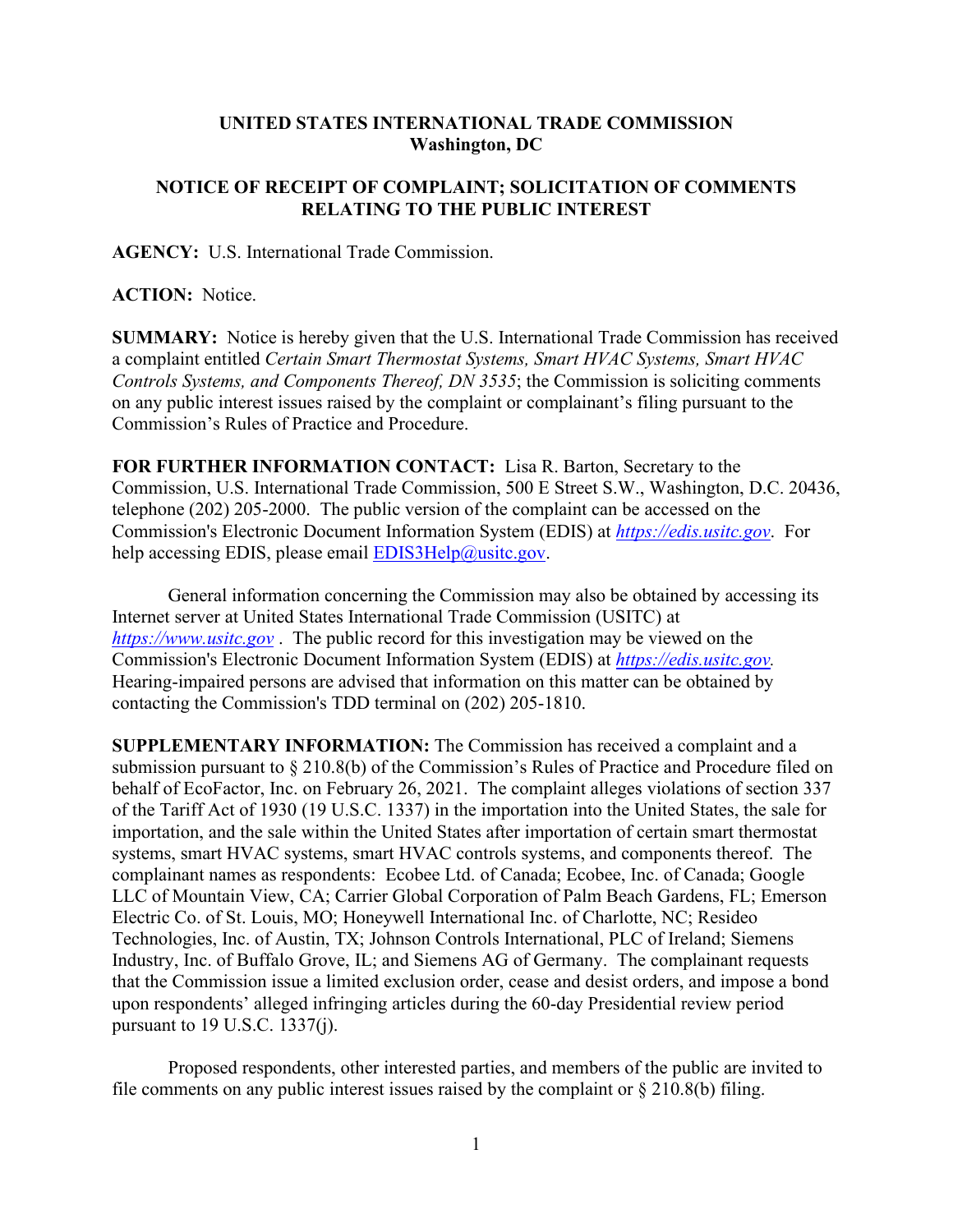Comments should address whether issuance of the relief specifically requested by the complainant in this investigation would affect the public health and welfare in the United States, competitive conditions in the United States economy, the production of like or directly competitive articles in the United States, or United States consumers.

In particular, the Commission is interested in comments that:

- (i) explain how the articles potentially subject to the requested remedial orders are used in the United States;
- (ii) identify any public health, safety, or welfare concerns in the United States relating to the requested remedial orders;
- (iii) identify like or directly competitive articles that complainant, its licensees, or third parties make in the United States which could replace the subject articles if they were to be excluded;
- (iv) indicate whether complainant, complainant's licensees, and/or third party suppliers have the capacity to replace the volume of articles potentially subject to the requested exclusion order and/or a cease and desist order within a commercially reasonable time; and
- (v) explain how the requested remedial orders would impact United States consumers.

Written submissions on the public interest must be filed no later than by close of business, eight calendar days after the date of publication of this notice in the Federal Register. There will be further opportunities for comment on the public interest after the issuance of any final initial determination in this investigation. Any written submissions on other issues must also be filed by no later than the close of business, eight calendar days after publication of this notice in the Federal Register. Complainant may file replies to any written submissions no later than three calendar days after the date on which any initial submissions were due. No other submissions will be accepted, unless requested by the Commission. Any submissions and replies filed in response to this Notice are limited to five (5) pages in length, inclusive of attachments.

Persons filing written submissions must file the original document electronically on or before the deadlines stated above. Submissions should refer to the docket number ("Docket No. 3535") in a prominent place on the cover page and/or the first page. (*See* Handbook for Electronic Filing Procedures, [Electronic Filing Procedures](https://www.usitc.gov/documents/handbook_on_filing_procedures.pdf)<sup>[1](#page-1-0)</sup>). Please note the Secretary's Office will accept only electronic filings during this time. Filings must be made through the Commission's Electronic Document Information System (EDIS, *[https://edis.usitc.gov](https://edis.usitc.gov/)*.) No inperson paper-based filings or paper copies of any electronic filings will be accepted until further

<span id="page-1-0"></span><sup>1</sup> Handbook for Electronic Filing Procedures: *[https://www.usitc.gov/documents/handbook\\_on\\_filing\\_procedures.pdf](https://www.usitc.gov/documents/handbook_on_filing_procedures.pdf)*